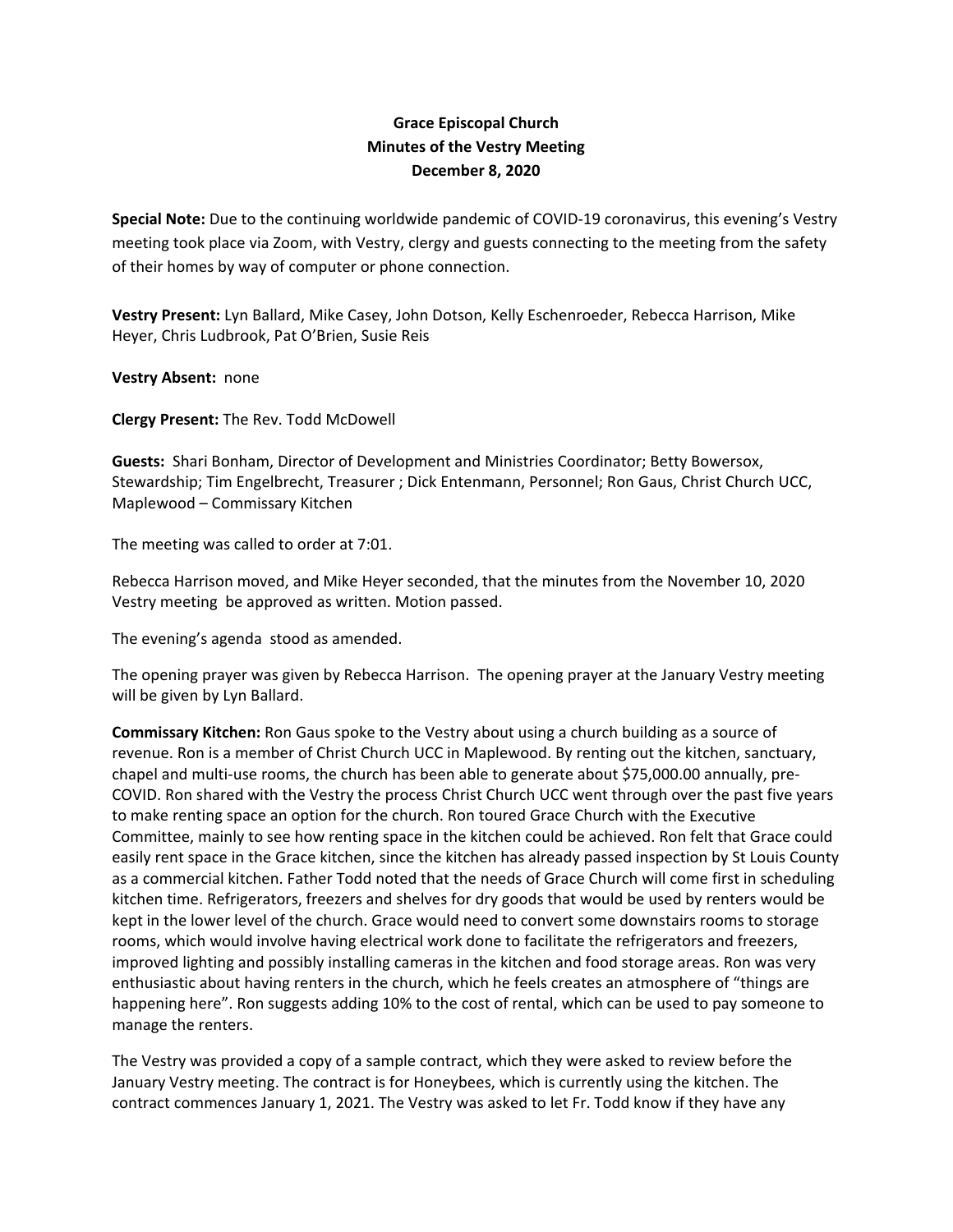questions or comments about the contract – Fr. Todd will be in touch with Ron Gaus to get questions answered.

Dick Entenmann volunteered to get prices on converting downstairs rooms to storage rooms, including costs for electrical work and lighting.

**Five Marks of Mission:** Proclaim the Good News: *Worship, Music:* Father Todd reported that the Christmas Eve service will be live streamed at 4:00 PM on December 24. Reservations are needed to attend in person.

Teach, Baptize and Nurture New Believers: *Invite, Welcome, Connect* : Shari Bonham reported that there are six new members and two new guests in the past month. Shari is working on recruiting on-line greeters.

Shari has received positive comments on the recent improvements to the audio and video quality of church services.

Respond to Human Need, Seek to Transform Unjust Structures: *Outreach Programs, Activities:* Father Todd reported that the Outreach Committee met in November. He thanked Michele Nicosia for her thorough report of the meeting proceedings.

Ministries of Governance, Administration, Stewardship and Facility: *Financial Report:* Tim Engelbrecht gave an abbreviated financial report to the Vestry. Net Revenue for the month was (\$11,305), which was \$11,662 below the budgeted amount of \$357. Current cash reserves would cover and estimated 2.01 months of 2020 budgeted expenses. Tim noted that third quarter pledge fulfillment status letters were sent out, and probably responsible for pledge income improving in November. Lyn Ballard moved, and Mike Heyer seconded that the financial report for the month ending November 30, 2020 be received. Motion passed.

*Paycheck Protection Plan (PPP):* Tim Engelbrecht reported that Midwest Bank has opened its portal so the process of applying for loan forgiveness can begin. Tim is confident the loan will be forgiven.

*2021 Draft Budget:* Tim reviewed the 2021 draft budget with the Vestry. Tim noted that the budget will be continually monitored and adjusted as COVID plays out through 2021. All requests for funds were included in the draft budget. The Finance Committee will meet on December 15 to review the budget , look for areas where costs can be cut, and to explore areas for new revenue streams. The Vestry is asked to hold the evening of Tuesday, January 5 open in the event the Vestry's input is needed in finalizing the budget. Fr. Todd extended his thanks to Tim and the Finance Committee for their work on the budget.

*Paychex and Payroll:* Due to errors made by the payroll processing company ADP, Grace will likely be switching to Paychex for payroll processing.

*Stewardship:* Stewardship chair Betty Bowersox reported 93 pledge cards have been received, totaling \$314,200.00. 43 pledges will increase, 43 will remain the same, and 7 will decrease in 2021. 28 pledging families have not yet responded. If they pledged at 2020 levels, an additional \$58,000.00 would be added to the total pledged. Thanks were extended to Betty for running the 2020 stewardship campaign.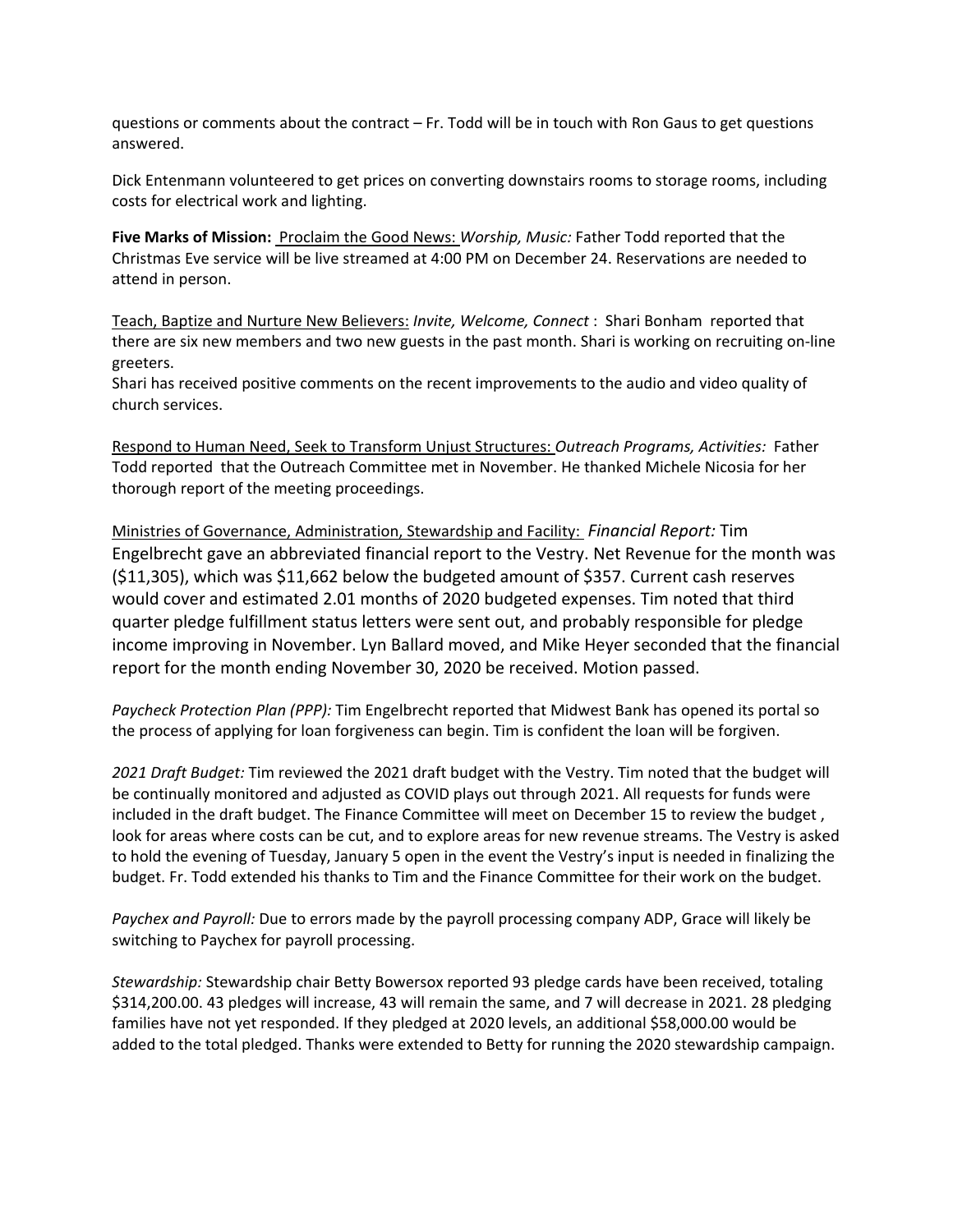*Home Page:* Shari has been working, with the help of Lyn Ballard, on updating the new website home page. Church services will be automatically uploaded to the website, in real time, which will be a big time saver for Shari.

**Junior Warden Report**: Junior Warden Rebecca Harrison reported that the coppersmith will begin work on the St. Matthews spire as soon as his current job is completed.

Tom Petrie is getting the audio levels adjusted and camera angles set on the new streaming system. He will be looking for volunteers to run the system in the near future.

Rebecca extended thanks to all those who volunteered to tend the garden beds over the past year.

**Senior Warden Report:** *Nominations:* Vestry member Kelly Eschenroeder has agreed to serve a second, three year term on the Vestry. Ann Van Conia and John Adams have agreed to fill the seats of outgoing Vestry members John Dotson and Mike Heyer.

*Parish Contacts:* Mike asked Vestry members to make contact with their assigned parishioners in December.

**Report of the Rector:** Father Todd reviewed the costs associated with the streaming project with the Vestry.

The January 12 Vestry meeting will take place via Zoom.

Honeybees will come in under the new commissary kitchen lease beginning January 1, 2021, if they wish to continue using the Grace kitchen.

The Bishop's visit to Grace on the first Sunday of Advent went well. His official visit to Grace will take place in May.

Fr. Todd extended thanks to Tom Petrie for his time and talent implementing the new streaming equipment.

The evenings meeting concluded with a reading of Compline.

Mike Heyer moved and Susie Reis seconded that the meeting adjourn. Motion passed. The meeting adjourned at 9:44.

Respectfully submitted

Sue Nixon Secretary of the Vestry